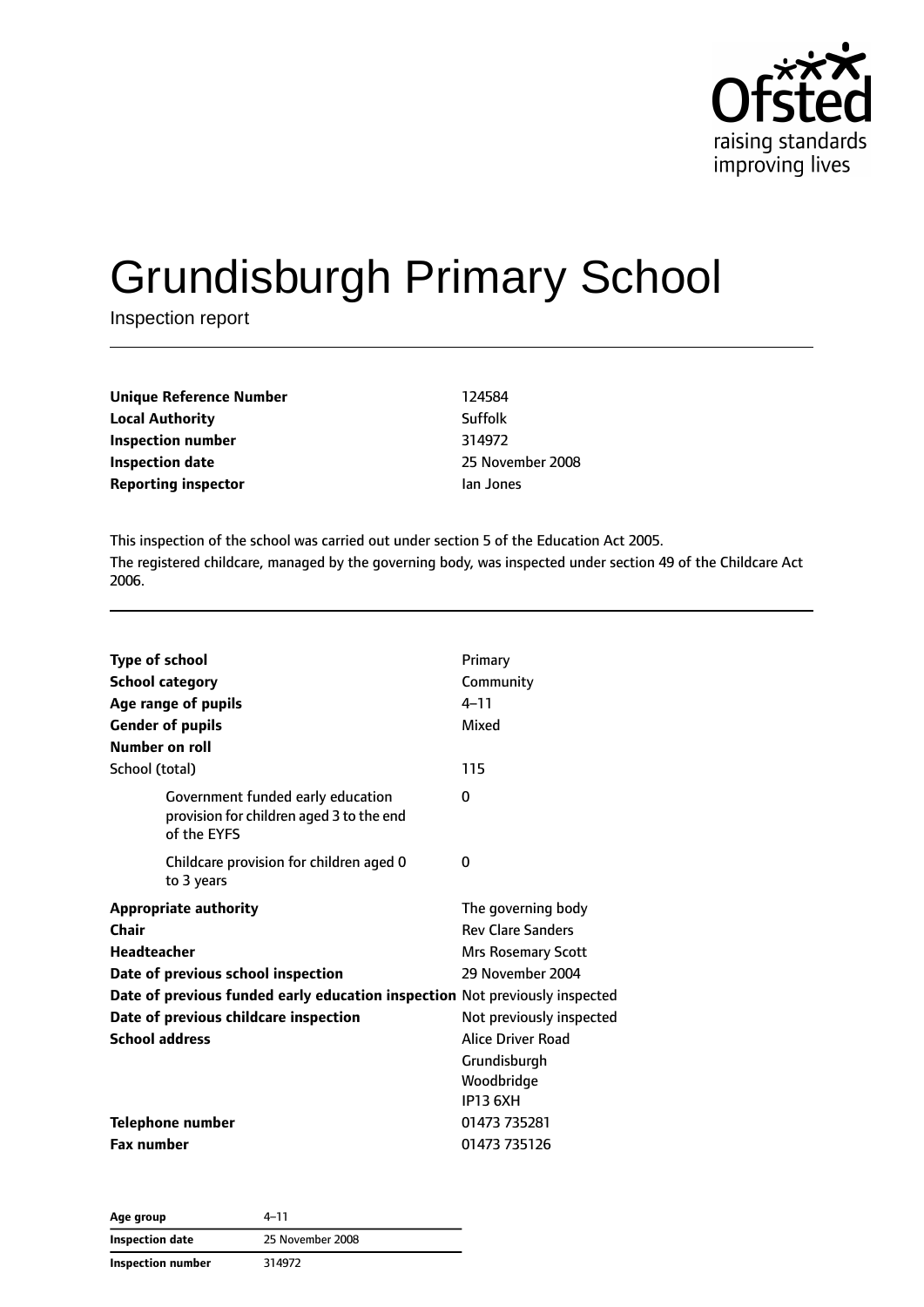.

<sup>©</sup> Crown copyright 2008

Website: www.ofsted.gov.uk

This document may be reproduced in whole or in part for non-commercial educational purposes, provided that the information quoted is reproduced without adaptation and the source and date of publication are stated.

Further copies of this report are obtainable from the school. Under the Education Act 2005, the school must provide a copy of this report free of charge to certain categories of people. A charge not exceeding the full cost of reproduction may be made for any other copies supplied.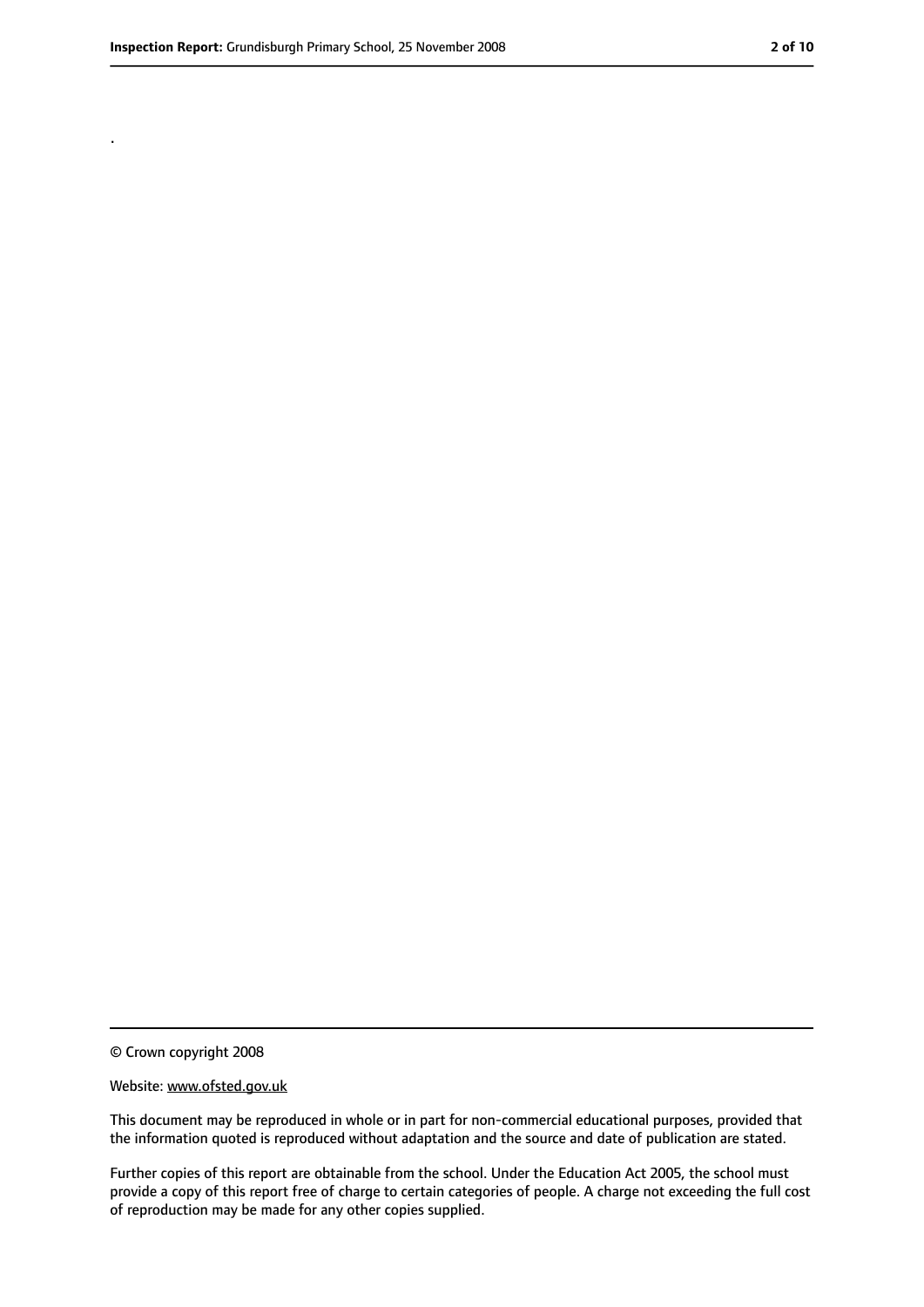# **Introduction**

The inspection was carried out by two Additional Inspectors. Inspectors evaluated the overall effectiveness of the school and investigated the following issues: achievement and standards; behaviour; safeguarding procedures; the quality of academic guidance and how well leadership impacts on school improvement.

Other aspects of the school's work were not investigated in detail, but inspectors found no evidence to suggest that the school's own assessments, as given in its self-evaluation, were not justified, and these have been included where appropriate in this report. Observations of lessons and pupils' work, discussions with the headteacher, governors and pupils, the parental questionnaires and school self-evaluation documents provided inspection evidence.

# **Description of the school**

This is a smaller than average sized primary school serving the village of Grundisburgh and surrounding villages. Attainment on entry varies from year to year due to the small numbers involved, but is generally a little above that normally expected for children of their age. The proportion of pupils claiming a free school meal is below average. Children start school in the Early Years Foundation Stage (EYFS) in the term following their fourth birthday. The proportion of pupils identified with learning difficulties and/or disabilities, including those with a statement of special educational needs, is average. Identified learning difficulties include speech and language, social, emotional and behavioural difficulties. The number of pupils coming from minority ethnic backgrounds is less than in most schools and no pupils are at the early stages of learning English. The school has achieved the Active Sports Mark for its effective delivery of the National Sports Strategy. The school has close links with a separately run pre-school setting situated adjacent to the school.

## **Key for inspection grades**

| Grade 1 | Outstanding  |
|---------|--------------|
| Grade 2 | Good         |
| Grade 3 | Satisfactory |
| Grade 4 | Inadequate   |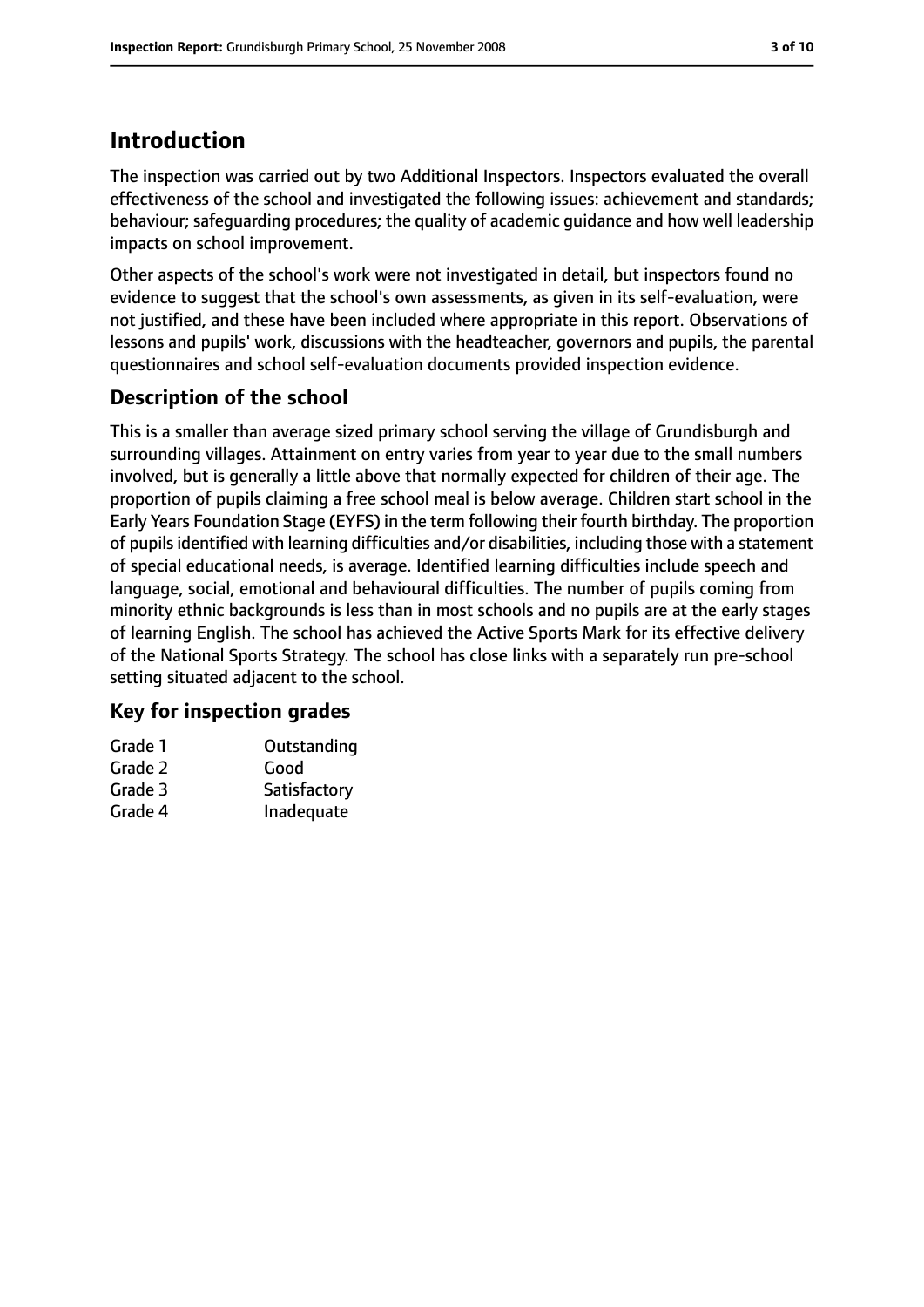# **Overall effectiveness of the school**

#### **Grade: 2**

This is a good school. It has moved forward at a rapid pace in the last year, under the clear direction of the headteacher. She has made significant improvements since her appointment in 2007, successfully raising the standard of behaviour to a good level, improving the quality of teaching and learning to be consistently good and engaging with parents to restore their confidence in the work of the school. Prior to her appointment, the school had suffered a period of significant turbulence including a large budgetary shortfall and significant changes to the senior leadership. She has swiftly and successfully taken action to address these problems. Under her careful guidance, and with the full support of all those concerned with the school, the rate of progress made by pupils hasimproved and is now consistently good. Pupils' attitudes to learning have improved significantly since the previous inspection. Adults support pupils' good personal development well and there is a good focus on making learning enjoyable. Teachers plan exciting activities that bring subjects alive. This means that pupils thoroughly enjoy school and arrive each day with smiling faces.

Good teaching means that pupils' achievement is good. Teachers are hard working and enthusiastic. They manage pupils' behaviour well and make good use of resources such as interactive whiteboards to teach new skills. A wide range of visits and visitors enhance the good curriculum and contribute extremely well to pupils' outstanding enjoyment of school. For example, pupils talked excitedly about their Ugandan visitors as part of the recent Africa Week, and older pupils eagerly anticipate their annual residential visit to France. In the EYFS, differing needs are met well ensuring that children make good progress and this means that standards are above average by the start of Year 1. Although there is some variation from year to year, pupils reach standards that, by Year 6, are currently well above average, reflecting good progress from their starting points for most pupils, including those who need additional support or who find learning more difficult. Pupils make the best progress in science and mathematics because they get many opportunities to investigate and explore in practical ways with work that is well matched to their learning needs. Progress in English, although good overall, is more variable, particularly in reading. The school has recognised this and brought about improvements by raising the consistency and quality of teaching to good levels and by provision of better resources to support learning. Music is a significant strength of the school, and pupils of all ages thoroughly enjoy the many opportunities provided to practice their skills.

The quality of care, guidance and support is good. All adults in the school give the pupils' pastoral support the highest priority and do this well. Appropriate safeguarding and child protection procedures are in place and meet current legislative requirements. Although the standard of academic guidance supports good progress overall, marking is not well developed in all subjects and not always linked to pupils' personal targets or learning objectives. As a result, pupils are not always clear about what they should do to improve.

The introduction of nurture groups is particularly effective in caring for pupils' pastoral needs. Pupils enjoy harmonious relationships with each other and with adults. As one pupil said, 'At Grundisburgh we all get on well together.' Pupils are polite and courteous and generally behave well. They are enthusiastic in lessons and work hard. Pupils have a good understanding of how to stay safe and healthy, and they keenly take responsibility outside lessons by taking on roles such as play leader or monitors. In the best lessons, pupils' independence is developed well because they get ample opportunities to think for themselves, to reflect on their work and to try out their own ideas. The curriculum is well planned and organised. It supports the good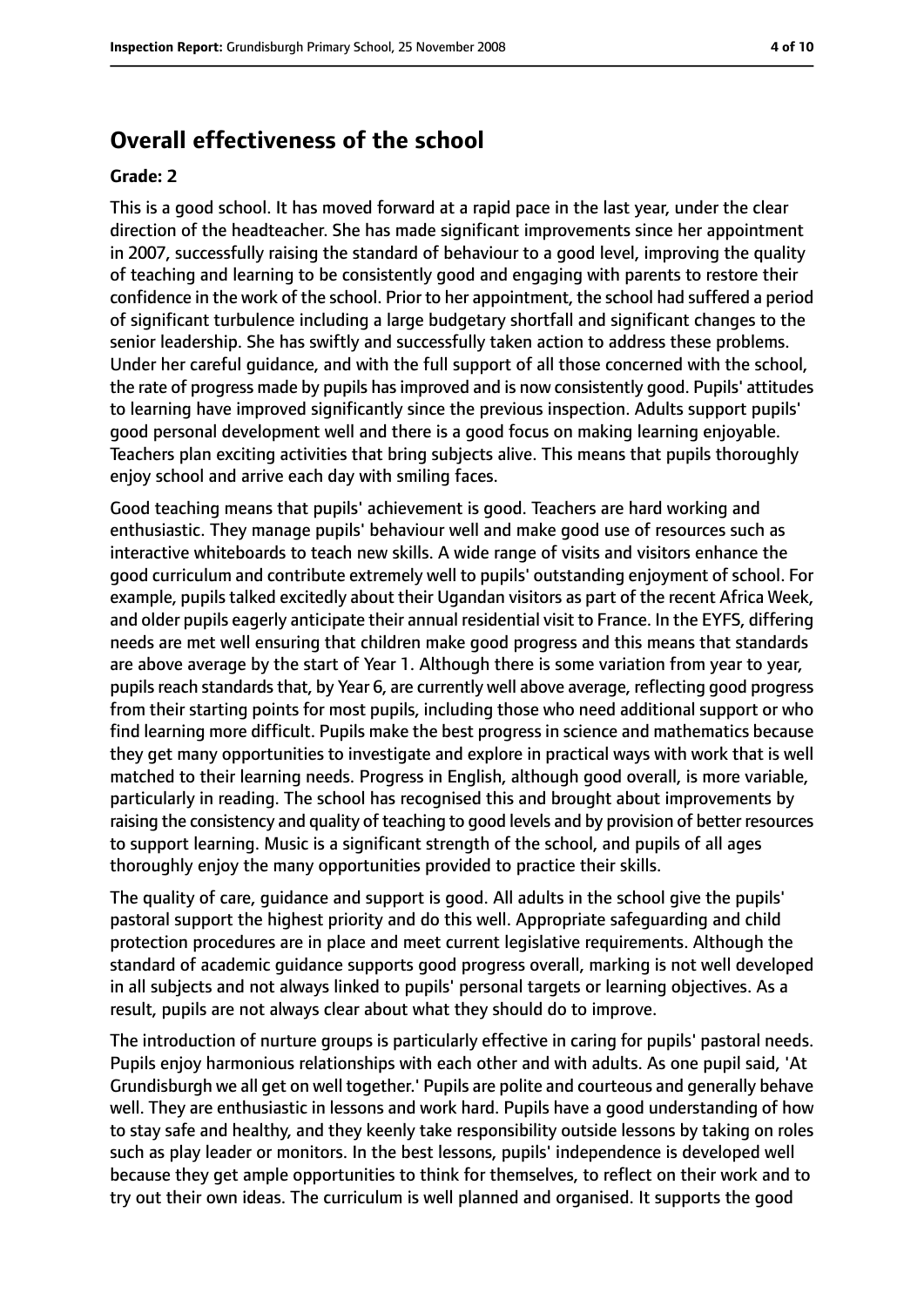progress made by learners and governors and staff are working hard to develop the school environment, such as in the creation of a pond to support environmental studies.

Pupils make a good contribution to the community by raising funds for charities, through the strong links with the church and through the hard working school council. This gives pupils a good voice and contributes well to school development. Playground helpers carry out their roles conscientiously and help to make playtimes a calm time when pupils of different ages play together happily. Activities such as these, as well as their generally good confidence and self-esteem, ensure that pupils are well prepared for the next stage of their education and later life. The school has rightly been focusing on teaching pupils about their place in the wider world and this has ensured that its contribution to community cohesion is good. Pupils take a good part in local events and have a good knowledge of life in multicultural Britain.

Leadership and management are good, reflecting the good progress made. The well-respected headteacher is doing the right things to improve the school. Her commitment to ensuring that pupils are happy at school is reflected in all aspects of its work. The school has shown in the way that it has raised standards and made improvements since the last inspection that there is a good capacity to improve further. The recent emphasis on personal learning targets in English and mathematics is helping pupils to gain a better insight of how to improve their work, but this practice is not embedded in all subjects. Teachers are making sharper use of information about how well pupils are doing to help plan appropriate and challenging activities although there is room for further refinement to provide even better support for the wide range of ability levels in each class.

The school has good systems for evaluating its effectiveness. It has improved considerably following a difficult period and leaders and managers at all levels are committed to raising standards further. Governors are supportive and have developed their own monitoring systems to effectively challenge the school and make it accountable. There is a strong partnership between home and school and good links with outside agencies. Parents hold the school in high regard and make a significant contribution to its work by raising funds and helping their children at home. Parents typically say of the school that 'Grundisburgh offers excellent teaching and pastoral care. The dedication and enthusiasm of the staff motivates the children in a wide range of educational topics,' and 'My child has made great progress this year. She brings creativity and enthusiasm from lessons to home where she is eager to continue learning thanks to the motivation of her teacher.' Comments such as these successfully capture the main strengths of this good school.

## **Effectiveness of the Early Years Foundation Stage**

#### **Grade: 2**

Children enter the EYFS in the term following their fourth birthday, and so some are in the Reception class for only one or two terms. Despite this, skilled teaching, combined with sensitive care, ensures that most children make good progress and reach above average standards by the time they enter Year 1. This provides a secure basis for children's social and emotional development, and they are confident, friendly and enthusiastic learners. The EYFS team works very well together to plan an interesting range of activities that cover all areas of learning. Leadership and management of this key stage are good, and good induction arrangements prepare children well for their first days in school. There is a good balance of adult-led and child-initiated activities, and children enjoy learning through 'hands on', practical activities. However, children are not always encouraged to move freely between indoor activities and the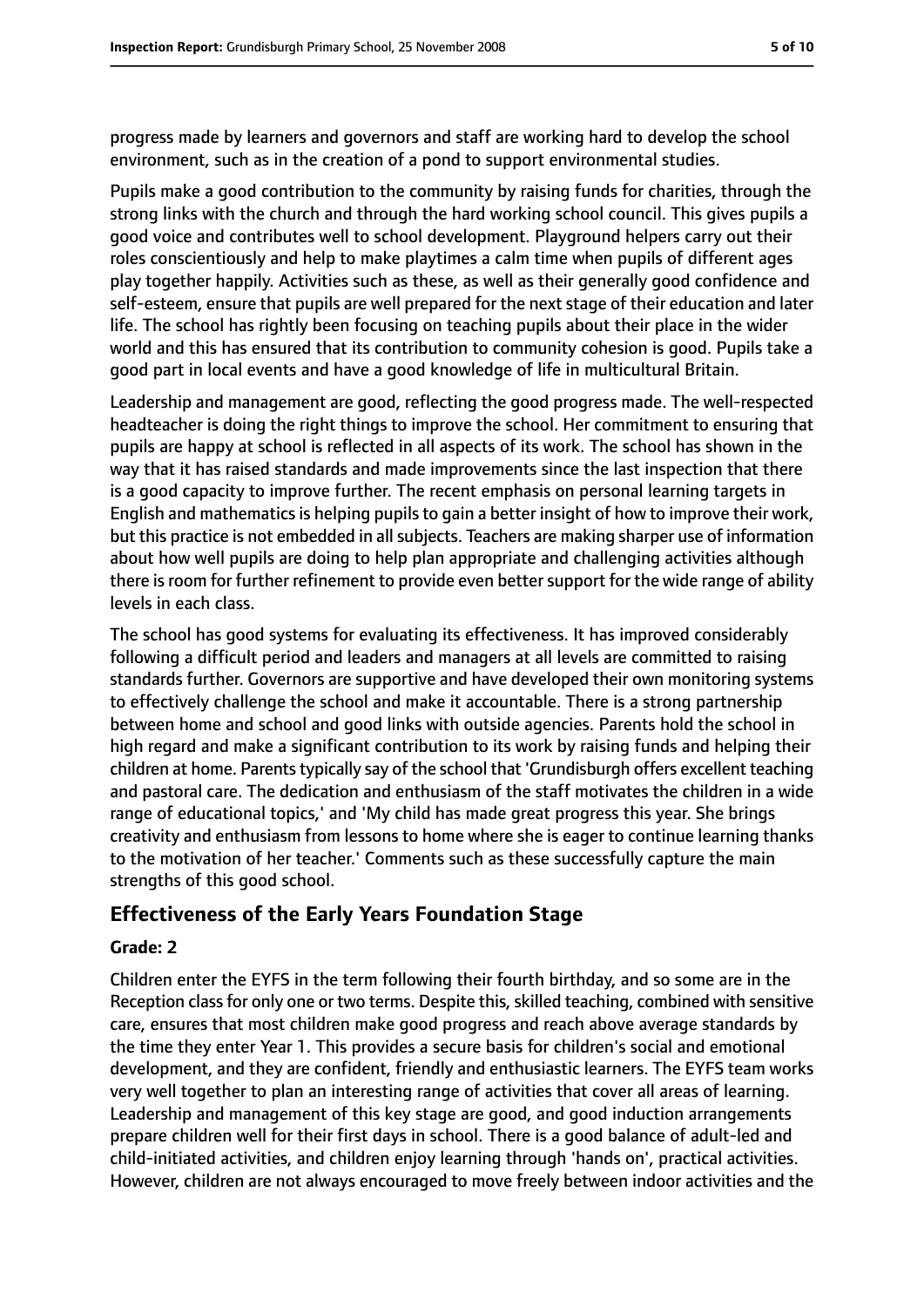outdoor learning area. This means that some exciting learning opportunities are missed. Plans to address this are already in hand.

## **What the school should do to improve further**

- Use the increasingly good standard of tracking information to more precisely support learning for all pupils.
- Improve marking to more closely link it to specific lesson objectives and to the personal learning targets of pupils.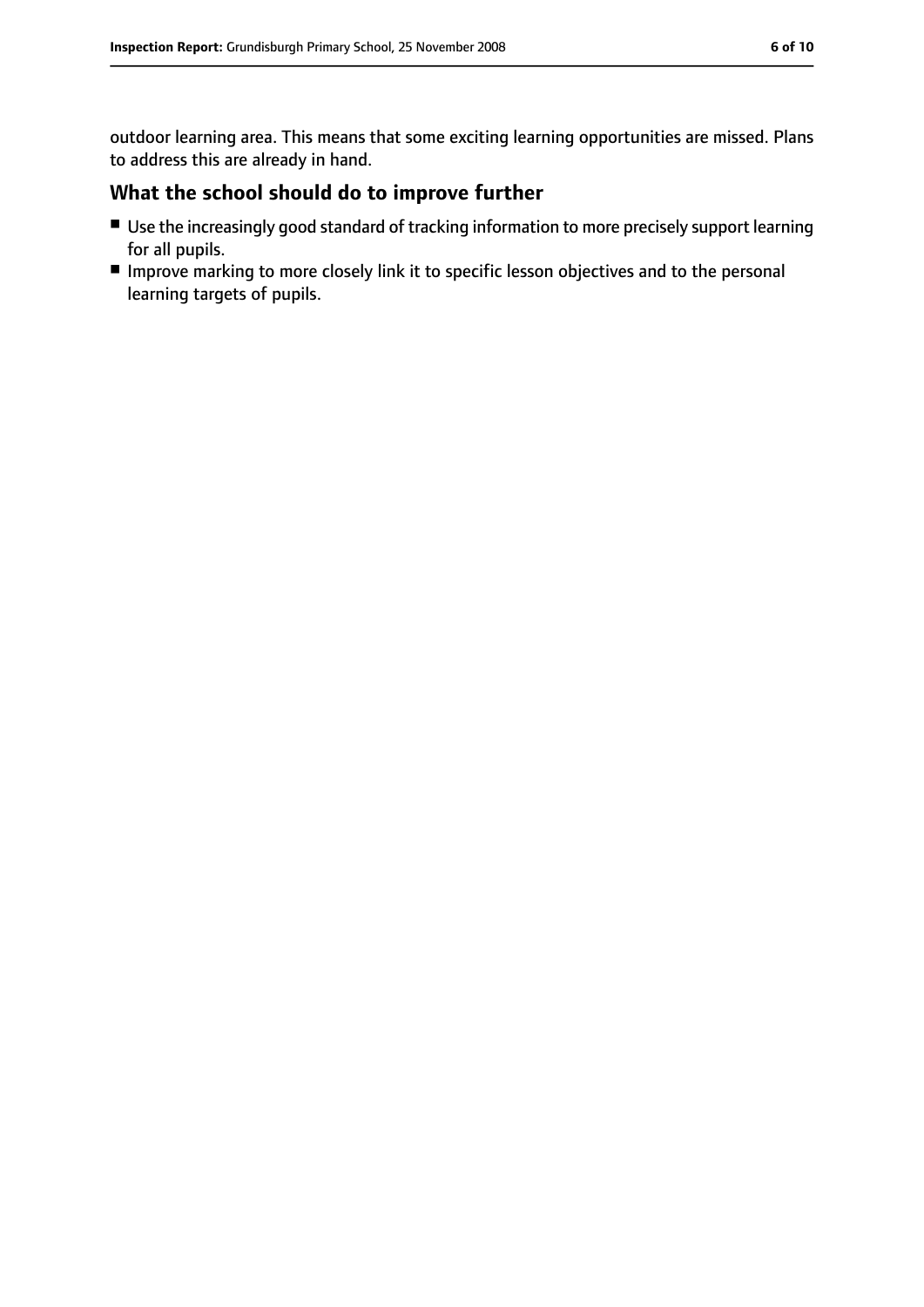**Any complaints about the inspection or the report should be made following the procedures set out in the guidance 'Complaints about school inspection', which is available from Ofsted's website: www.ofsted.gov.uk.**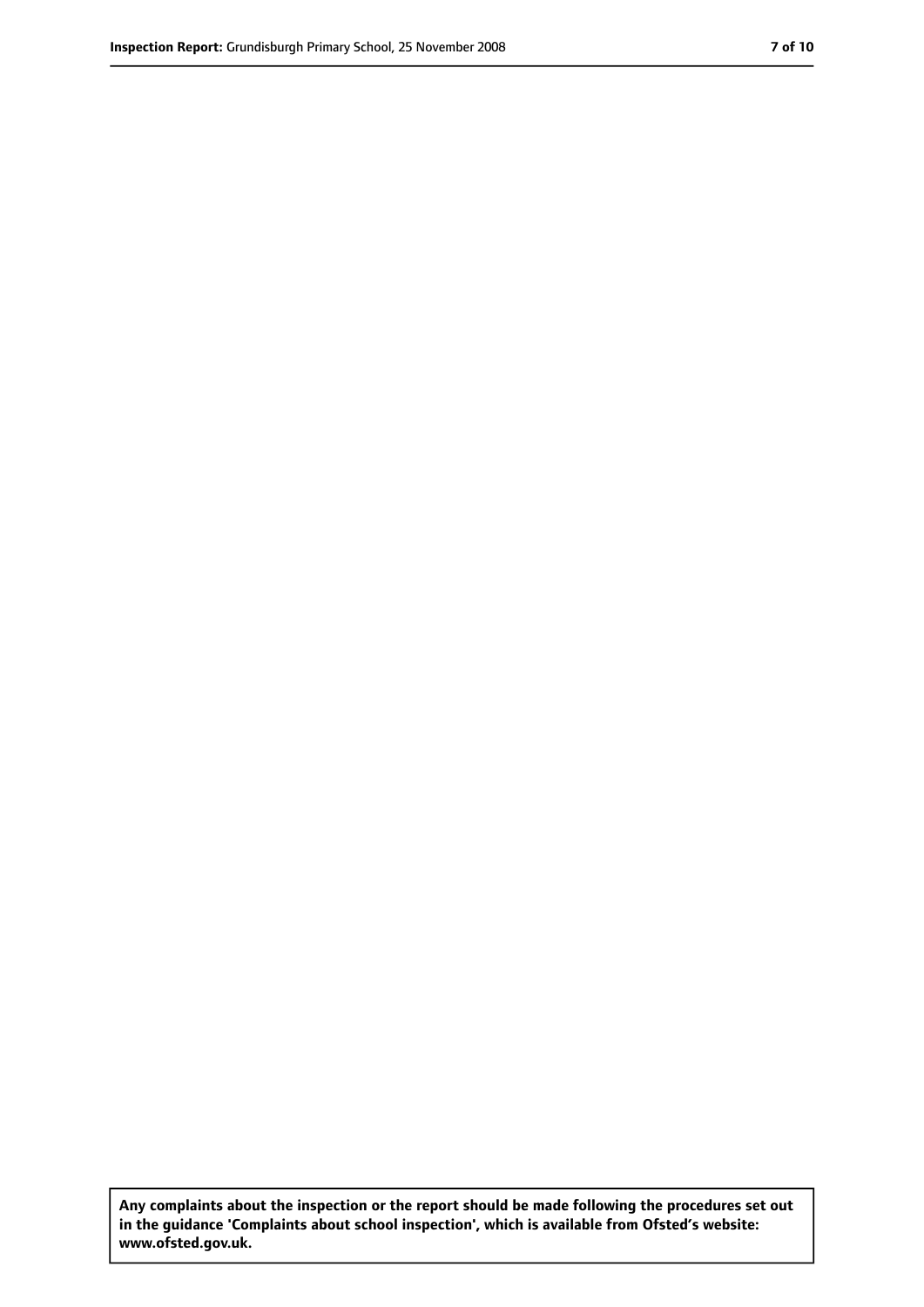# **Inspection judgements**

| Key to judgements: grade 1 is outstanding, grade 2 good, grade 3 satisfactory, and | <b>School</b>  |
|------------------------------------------------------------------------------------|----------------|
| arade 4 inadequate                                                                 | <b>Overall</b> |

### **Overall effectiveness**

| How effective, efficient and inclusive is the provision of<br>education, integrated care and any extended services in meeting the<br>needs of learners? |     |
|---------------------------------------------------------------------------------------------------------------------------------------------------------|-----|
| Effective steps have been taken to promote improvement since the last<br>inspection                                                                     | Yes |
| How well does the school work in partnership with others to promote learners'<br>well being?                                                            |     |
| The capacity to make any necessary improvements                                                                                                         |     |

# **Effectiveness of the Early Years Foundation Stage**

| How effective is the provision in meeting the needs of children in the<br><b>EYFS?</b>       |  |
|----------------------------------------------------------------------------------------------|--|
| How well do children in the EYFS achieve?                                                    |  |
| How good are the overall personal development and well-being of the children<br>in the EYFS? |  |
| How effectively are children in the EYFS helped to learn and develop?                        |  |
| How effectively is the welfare of children in the EYFS promoted?                             |  |
| How effectively is provision in the EYFS led and managed?                                    |  |

## **Achievement and standards**

| How well do learners achieve?                                                                               |  |
|-------------------------------------------------------------------------------------------------------------|--|
| The standards <sup>1</sup> reached by learners                                                              |  |
| How well learners make progress, taking account of any significant variations<br>between groups of learners |  |
| How well learners with learning difficulties and/or disabilities make progress                              |  |

<sup>&</sup>lt;sup>1</sup>Grade 1 - Exceptionally and consistently high; Grade 2 - Generally above average with none significantly below average; Grade 3 - Broadly average to below average; Grade 4 - Exceptionally low.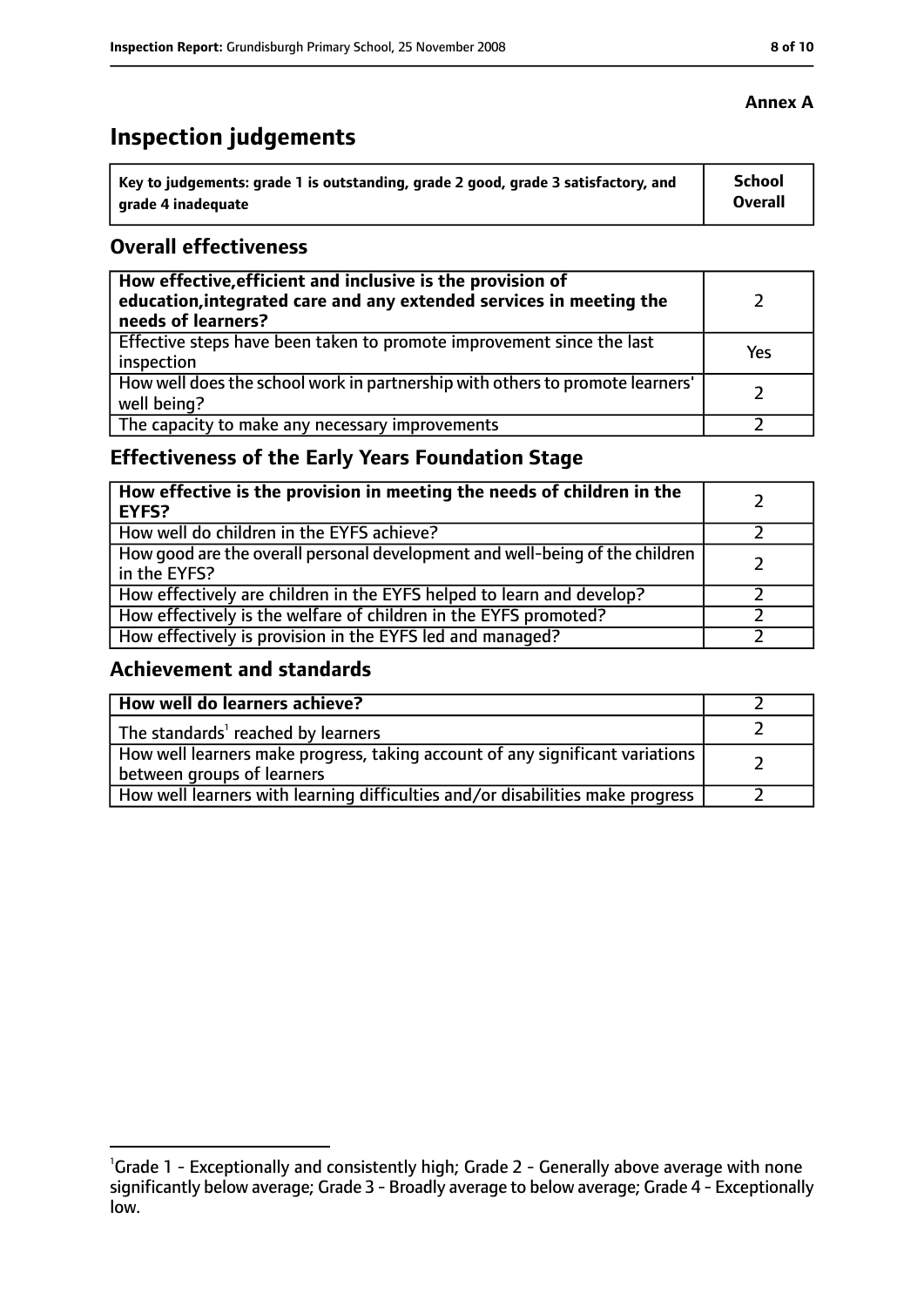# **Personal development and well-being**

| How good are the overall personal development and well-being of the<br>learners?                                 |  |
|------------------------------------------------------------------------------------------------------------------|--|
| The extent of learners' spiritual, moral, social and cultural development                                        |  |
| The extent to which learners adopt healthy lifestyles                                                            |  |
| The extent to which learners adopt safe practices                                                                |  |
| The extent to which learners enjoy their education                                                               |  |
| The attendance of learners                                                                                       |  |
| The behaviour of learners                                                                                        |  |
| The extent to which learners make a positive contribution to the community                                       |  |
| How well learners develop workplace and other skills that will contribute to<br>their future economic well-being |  |

# **The quality of provision**

| How effective are teaching and learning in meeting the full range of<br>learners' needs?              |  |
|-------------------------------------------------------------------------------------------------------|--|
| How well do the curriculum and other activities meet the range of needs and<br>interests of learners? |  |
| How well are learners cared for, quided and supported?                                                |  |

# **Leadership and management**

| How effective are leadership and management in raising achievement<br>and supporting all learners?                                              |     |
|-------------------------------------------------------------------------------------------------------------------------------------------------|-----|
| How effectively leaders and managers at all levels set clear direction leading<br>to improvement and promote high quality of care and education |     |
| How effectively leaders and managers use challenging targets to raise standards                                                                 |     |
| The effectiveness of the school's self-evaluation                                                                                               |     |
| How well equality of opportunity is promoted and discrimination eliminated                                                                      |     |
| How well does the school contribute to community cohesion?                                                                                      |     |
| How effectively and efficiently resources, including staff, are deployed to<br>achieve value for money                                          |     |
| The extent to which governors and other supervisory boards discharge their<br>responsibilities                                                  |     |
| Do procedures for safeguarding learners meet current government<br>requirements?                                                                | Yes |
| Does this school require special measures?                                                                                                      | No  |
| Does this school require a notice to improve?                                                                                                   | No  |